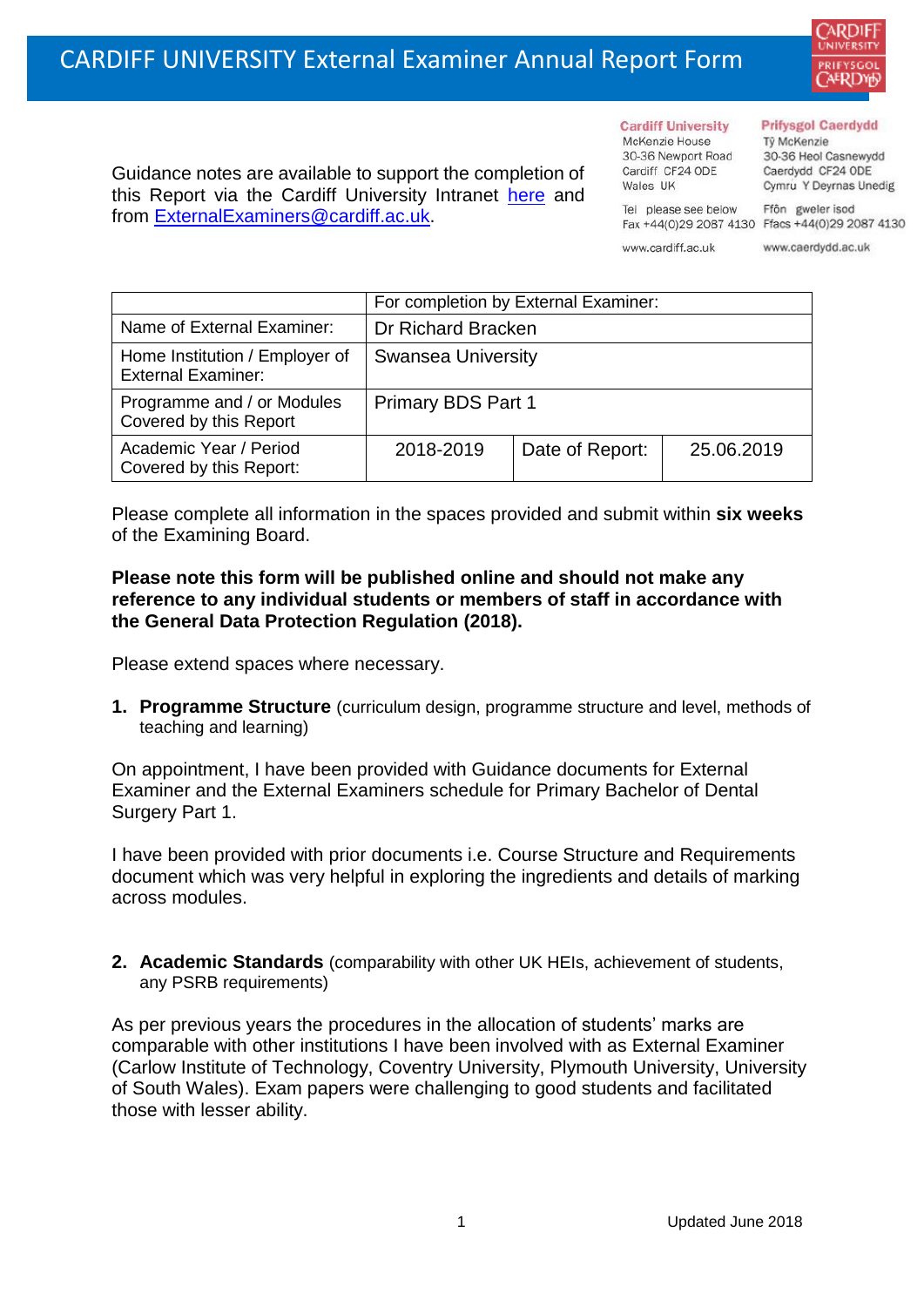- **3. The Assessment Process** (enabling achievement of aims and learning outcomes; stretch of assessment; comparability of standards between modules of the same level)
- I had the opportunity to receive all exam papers prior to the examination period to explore the papers and comment as appropriate. These were returned with some minor points.
- The assessments were of sufficient breadth and depth to tax even the more accomplished students. Use of figures and graphs etc to ask students to visualise concepts was important.
- I have evaluated exam papers across a range of composite learning/assessed components.
- 4. **Examination of Master's Dissertations** (sample of dissertations received, appropriateness of marking schemes, standard of internal marking, classification of awards)

n/a

## **5. Year-on-Year Comments**

[Previous External Examiner Reports are available from the Cardiff University Website [here.](https://www.cardiff.ac.uk/public-information/quality-and-standards/external-examiner-reports)]

Some continued discussion on advancing the implementation of the minimum mark thresholds and marking schemes – though this seems to be more integrated this year over last.

**6. Preparation for the role of External Examiner (for new External Examiners only)** (appropriateness of briefing provided by the programme team and supporting information, visits to School, ability to meet with students, arrangements for accessing work to review)

n/a

**7. Noteworthy Practice and Enhancement** (good and innovative practice in learning, teaching and assessment; opportunities for enhancement of learning opportunities)

Students have a range of opportunities for learning (theoretical and practical, group, individual) and the evaluation of the exam scripts also reveals a variety of ways for evaluating students across a range of abilities.

**8. Appointment Overview (for retiring External Examiners only)** (significant changes in standards, programme/discipline developments, implementation of recommendations, further areas of work)

n/a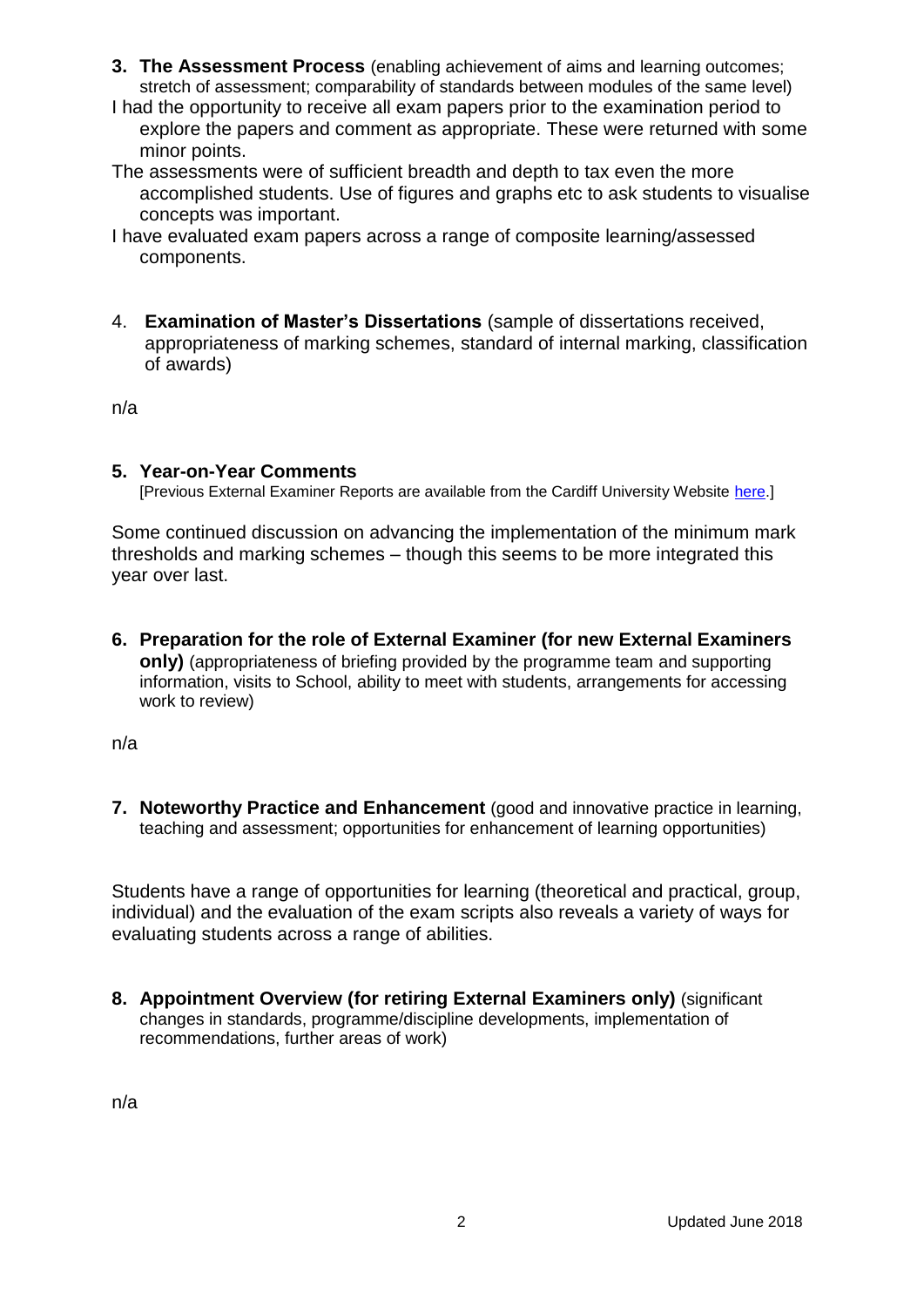## **9. Annual Report Checklist**

Please include appropriate comments within Sections 1-7 above for any answer of 'No'.

|                                                        |                                                                                                                                                             | <b>Yes</b><br>(Y) | No(N) | N/A<br>(N/A) |
|--------------------------------------------------------|-------------------------------------------------------------------------------------------------------------------------------------------------------------|-------------------|-------|--------------|
| <b>Programme/Course information</b>                    |                                                                                                                                                             |                   |       |              |
| 9.1                                                    | Did you receive sufficient information about the<br>Programme and its contents, learning outcomes and<br>assessments?                                       | Y                 |       |              |
| 9.2                                                    | Were you asked to comment on any changes to the<br>assessment of the Programme?                                                                             |                   | N     |              |
| <b>Commenting on draft examination question papers</b> |                                                                                                                                                             |                   |       |              |
| 9.3                                                    | Were you asked to approve all examination papers<br>contributing to the final award?                                                                        | Y                 |       |              |
| 9.4                                                    | Were the nature, spread and level of the questions<br>appropriate?                                                                                          | Y                 |       |              |
| 9.5                                                    | Were suitable arrangements made to consider your<br>comments?                                                                                               | Y                 |       |              |
|                                                        | <b>Examination scripts</b>                                                                                                                                  |                   |       |              |
| 9.6                                                    | Did you receive a sufficient number of scripts to be able to<br>assess whether the internal marking and classifications<br>were appropriate and consistent? | Y                 |       |              |
| 9.7                                                    | Was the general standard and consistency of marking<br>appropriate?                                                                                         | Y                 |       |              |
| 9.8                                                    | Were the scripts marked in such a way as to enable you to<br>see the reasons for the award of given marks?                                                  | Y                 |       |              |
| 9.9                                                    | Were you satisfied with the standard and consistency of<br>marking applied by the internal examiners?                                                       | Υ                 |       |              |
| 9.10                                                   | In your judgement, did you have the opportunity to<br>examine a sufficient cross-section of candidates' work<br>contributing to the final assessment?       | Y                 |       |              |
| <b>Coursework and practical assessments</b>            |                                                                                                                                                             |                   |       |              |
| 9.11                                                   | Was the choice of subjects for coursework and / or<br>practical assessments appropriate?                                                                    | Y                 |       |              |
| 9.12                                                   | Were you afforded access to an appropriate sample of<br>coursework and / or practical assessments?                                                          | Y                 |       |              |
| 9.13                                                   | Was the method and general standard of assessment<br>appropriate?                                                                                           | Y                 |       |              |
| 9.14                                                   | Is sufficient feedback provided to students on their<br>assessed work?                                                                                      | Y                 |       |              |
|                                                        | <b>Clinical examinations (if applicable)</b>                                                                                                                |                   |       |              |
| 9.15                                                   | Were satisfactory arrangements made for the conduct of<br>clinical assessments?                                                                             | Y                 |       |              |
| <b>Sampling of work</b>                                |                                                                                                                                                             |                   |       |              |
| 9.16                                                   | Were you afforded sufficient time to consider samples of<br>assessed work?                                                                                  | Y                 |       |              |